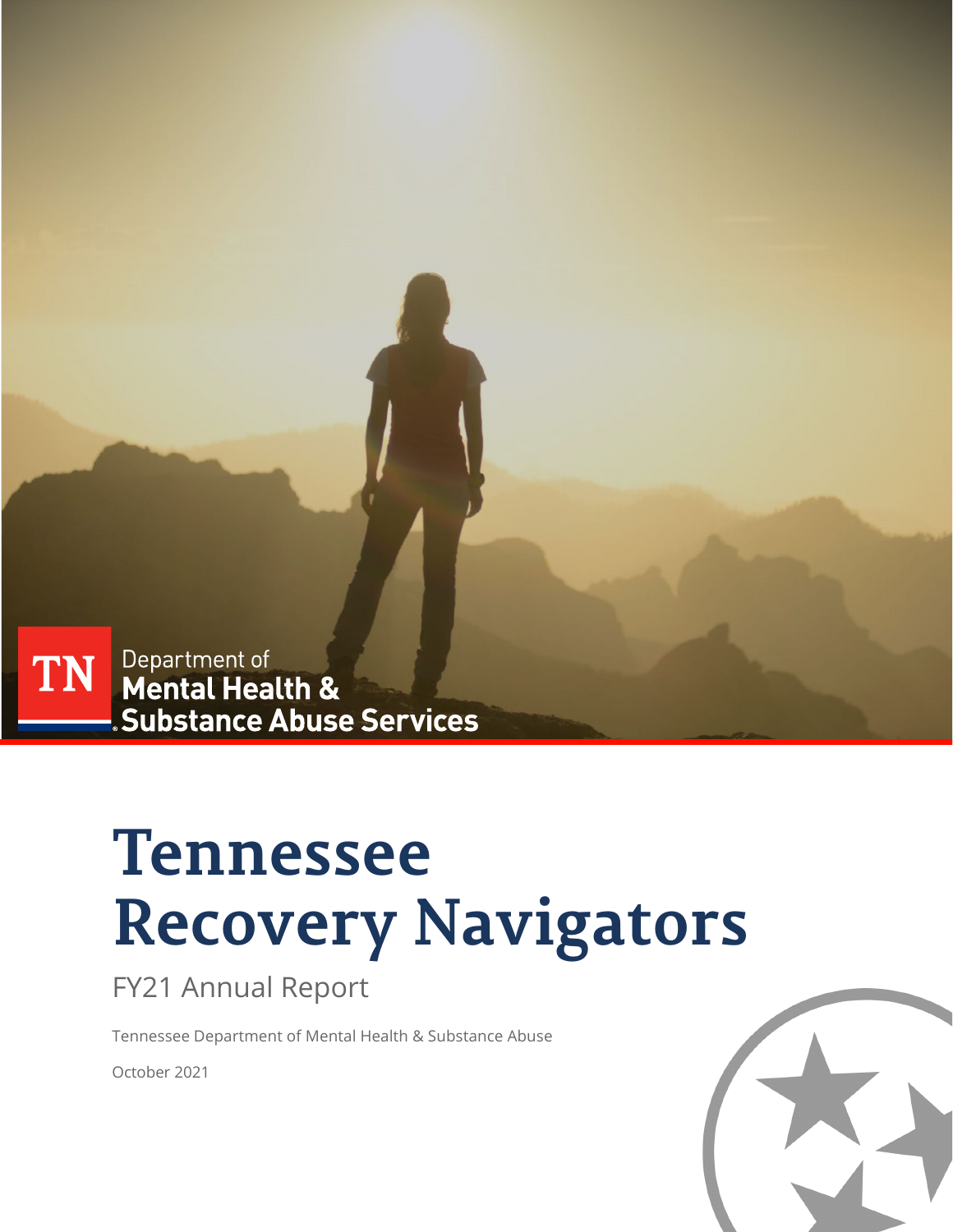### **Department Introduction**

#### *Department Mission*

Creating collaborative pathways to resiliency, recovery, and independence for Tennesseans living with mental illness and substance use disorders.

#### *Department Vision*

A state of resiliency, recovery, and independence in which Tennesseans living with mental illness and substance use disorders thrive.

## **Program Overview**

Tennessee Recovery Navigators ("Navigators") are individuals in long-term recovery who are responsible for meeting patients in the hospital when they present due to an overdose, are experiencing active withdrawal, or present with a primary substance use disorder, to connect them with treatment and recovery resources. Navigators are also responsible for following up with each patient they meet at 72 hours and 30 days to ensure that patients have connected to the resources, are doing well, and do not need any additional community referrals.

This program is executed through partnerships with community treatment providers who employ the Navigators. Navigators are Certified Peer Recovery Specialists<sup>[1](#page-1-0)</sup>, who function as a resource with lived experience for patients as well as hospital staff. Navigators are not clinicians, law enforcement, counselors, or sponsors for patents they meet in the hospital.

### **History & Background**

**June 2018** TN Initiative by Governor Bill Haslam and Legislative Support provided funding to TDMHSAS for the TN Recovery Navigator Program.

#### **June 2019**

**The Together Prior is a to the expanded**<br> **The expanded**<br> **The expanded**<br> **The expanded**<br> **The expanded** A partnership with the Department of Finance & Administration (F&A) and the Office of Criminal Justice Programs (OCJP), provided an opportunity for TDMHSAS to receive \$500,000 annually for three years to expand the Navigator program.

#### **October 2020**

Office of Criminal Justice Programs committed to an additional year of funding to carry the expanded Navigator Program through the end of FY22.

<span id="page-1-0"></span><sup>1</sup> [https://www.tn.gov/behavioral-health/mental-health-services/cprs/peer-recovery](https://www.tn.gov/behavioral-health/mental-health-services/cprs/peer-recovery-services/certified-peer-recovery-specialist-program.html)[services/certified-peer-recovery-specialist-program.html](https://www.tn.gov/behavioral-health/mental-health-services/cprs/peer-recovery-services/certified-peer-recovery-specialist-program.html)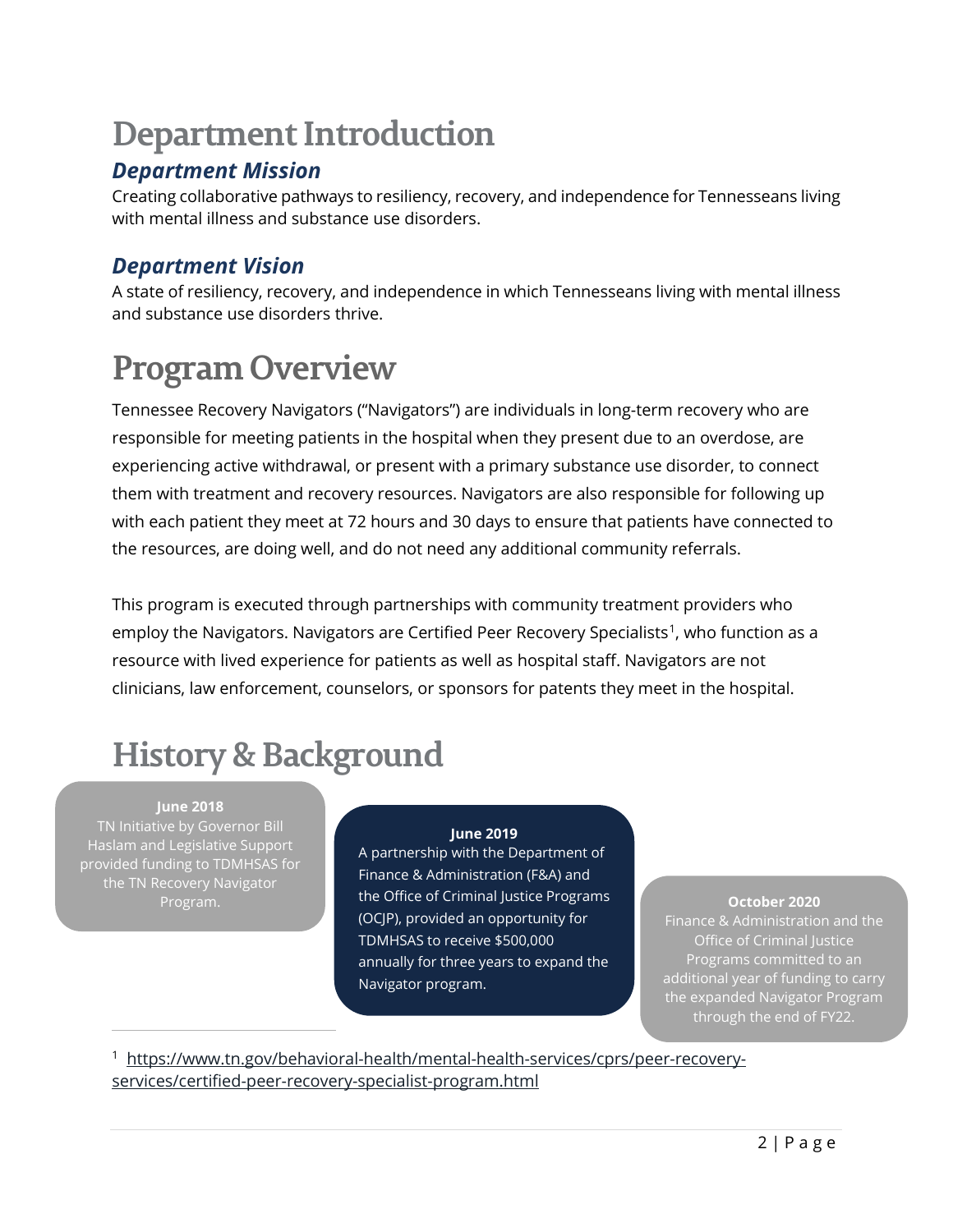### *Fiscal Year (FY) 2021 Program Highlights*



#### *Patient Testimonial*

*"God has blessed this Navigator in our lives, she has continued to check in on us and helped us when no person or any organization would. If it wasn't for this Navigator, don't feel my daughter and granddaughter would be safe right now."*

Mother of a Patient

### **Current Tennessee Recovery Navigator Providers**

The following providers are currently facilitating the Navigator Program across the state of Tennessee.

| Provider                                                             | <b>Location</b>                       |
|----------------------------------------------------------------------|---------------------------------------|
| <b>Cocaine and Alcohol Awareness Program</b><br>(CAAP)               | <b>Shelby County</b>                  |
| <b>Pathways</b>                                                      | Madison County and Surrounding Areas  |
| <b>Buffalo Valley, Inc.</b>                                          | Davidson County and Surrounding Areas |
| <b>Volunteer Behavioral Health Care Systems</b>                      | <b>Putnam County</b>                  |
| <b>Council for Alcohol and Drug Abuse</b><br><b>Services (CADAS)</b> | <b>Hamilton County</b>                |
| <b>Cherokee Health Systems</b>                                       | Knox County and Surrounding Areas     |
| <b>Helen Ross McNabb Center</b>                                      | Hamblen County and Surrounding Areas  |
| <b>Frontier Health</b>                                               | <b>Tri-Cities</b>                     |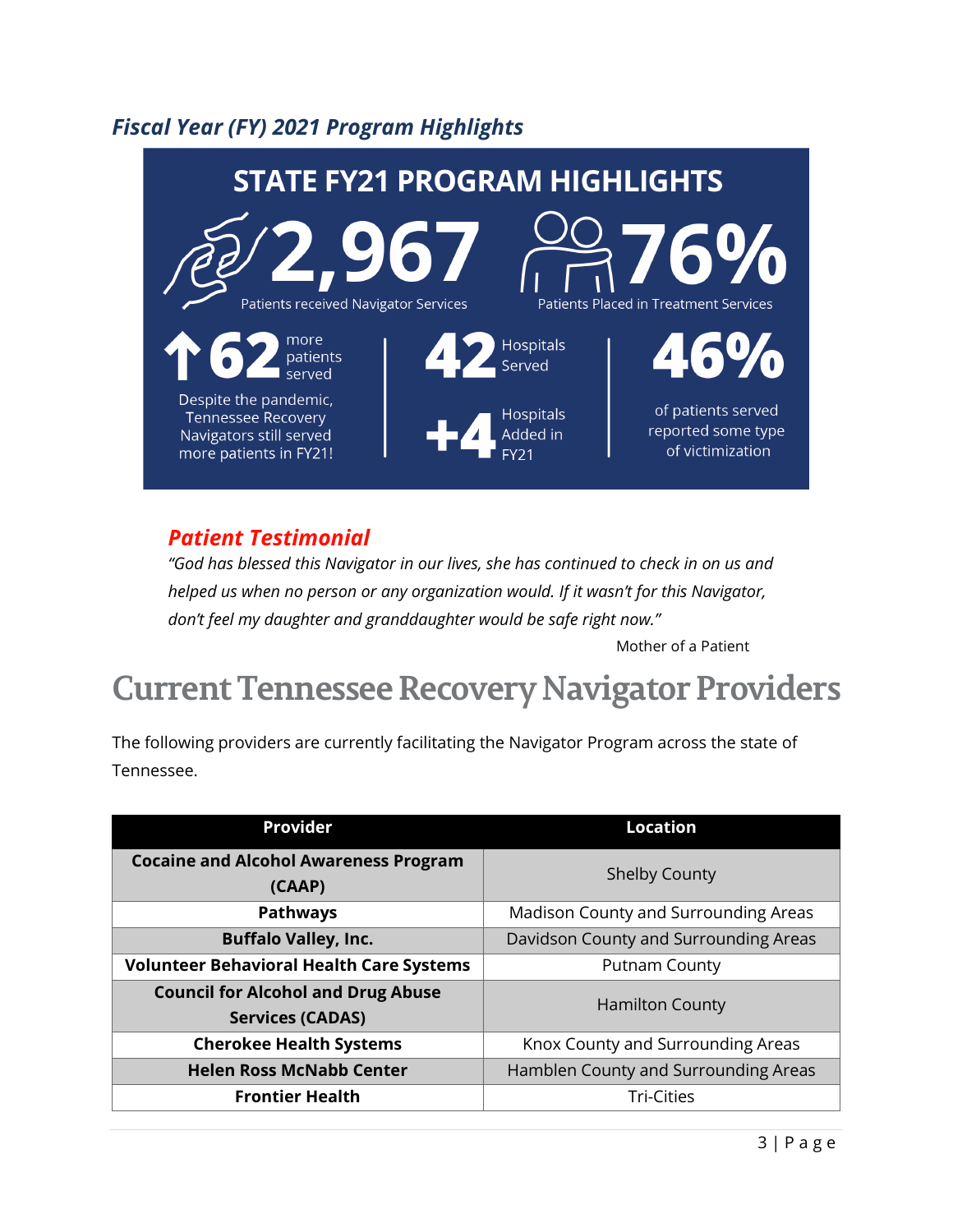# **Spotlight on Navigator Data**

### *Patient Interactions*

The Navigators continue to see an increase in patient interactions year to year.



*In FY21, 2,967 individuals were served by the TN Recovery Navigator Program.*

The continued increase in patient interactions can be contributed to relationships built with the hospitals and an increase need of those being identified as having a substance use disorder. The COVID-19 Pandemic also afforded the opportunity to utilize telehealth which assisted in reaching a larger population of individuals that we may have not been able to serve if we were just providing in-person services.

#### *Navigator Success Stories: Whitni and Kelly*

*Whitni and Kelly were two patients who met with Tennessee Recovery Navigators employed by Frontier Health in the early days of the program. Not only are they living lives of recovery and able to share their inspiring stories, they're employed by Frontier Health and helping to give back to others. Scan or click the QR code to watch their story on the TDMHSAS YouTube Channel.*



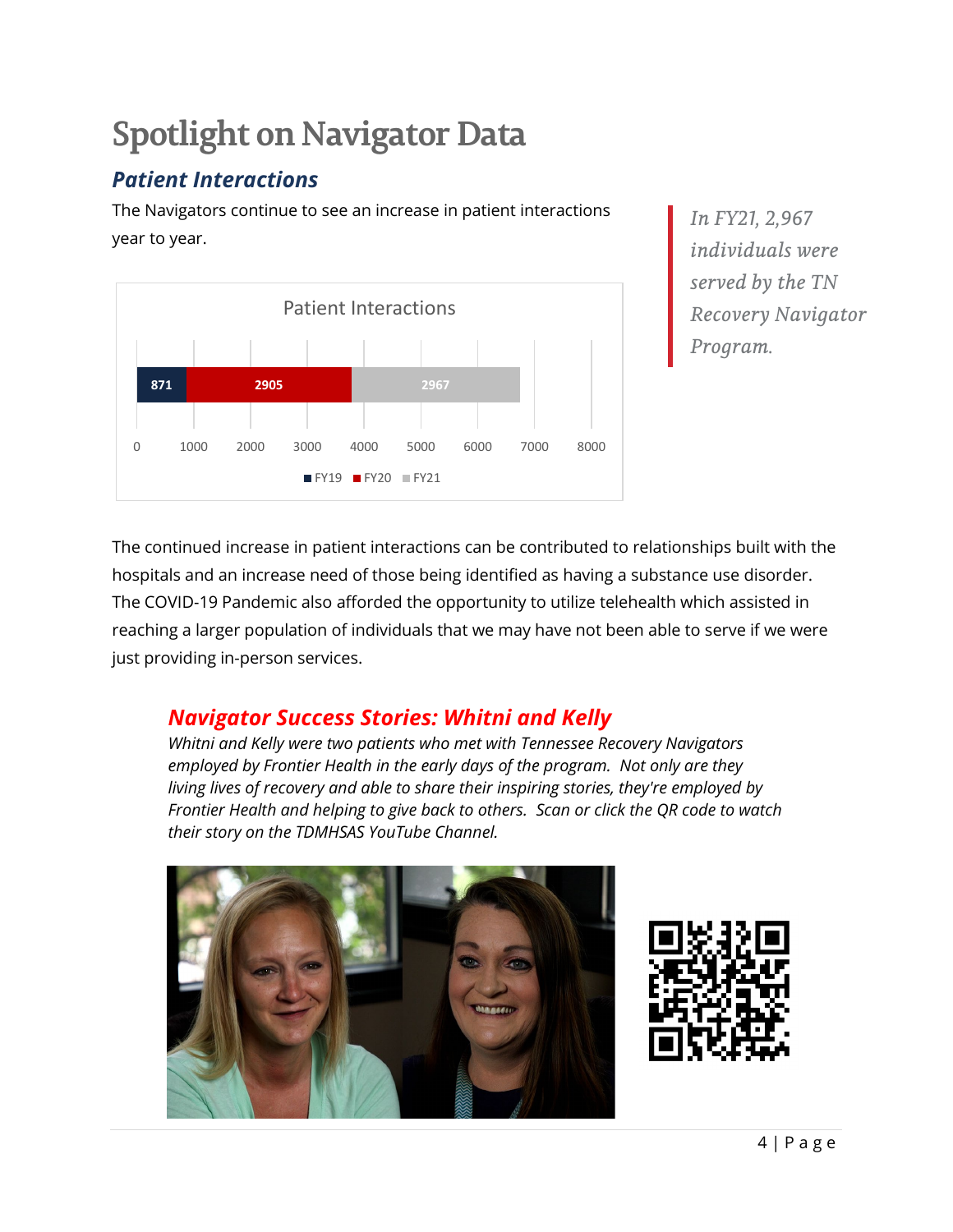The Navigators capture demographic information on all the individuals they serve. This information includes gender identification, race, and age. As the program continues, we are always looking at ways to outreach to at-risk and underserved populations.



**Figure 1.** Demographic Data of Clients Served

#### *Patient Placements*

In FY21 the Navigators were able to place 2,267 individuals in treatment – this is a **76%** placement rate. Since the program began in FY19 the placement rate has always been around 75%. The treatment type and the recommended level of care varies from person to person.

*76% of individuals seen by a Navigator were connected to treatment or a recovery resource.*

When the Navigators meet with the individuals in the hospitals, they recommend levels of care that best fits the person's needs, wants, and insurance type. The Navigators always try to find an available resource for the individual. Figure 2 shows the recommended levels of care for patients in FY21, and Figure 3 shows the top placement locations.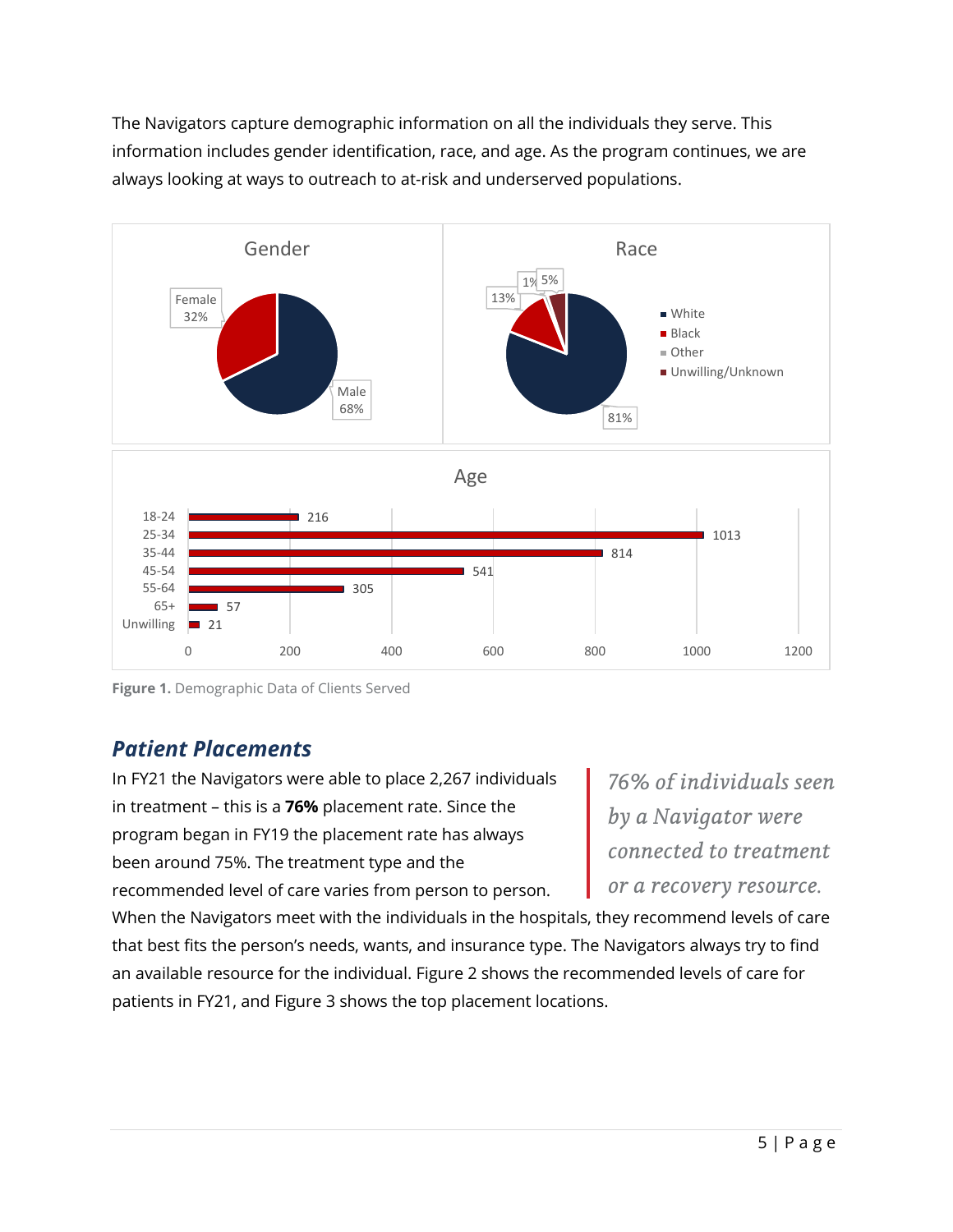

**Figure 2.** Primary Recommended Levels of Care

#### *Patient Testimonial*

*"If it wasn't for the Navigator I would not be on my road to recovery. She was able to help me get into a halfway house. I had been homeless for years, now I have a roof over my head, I am working, and I am working on getting my children back."*

#### *Patient Insurance Type*

The Navigators will serve any person who is seen at the hospitals if they were admitted due to an overdose, are currently experiencing active withdrawal, or have been identified as having a substance use disorder. In FY22 we will start capturing how many individuals are being seen due to an overdose, active withdrawal, or having a substance use disorder. The type of insurance a person has helps the Navigators find treatment

*88% of the individuals served by the Navigators were uninsured or noted having TennCare.* 

options best suited for the individual. Figure 3 shows that most of the individuals served are those who are uninsured or covered by TennCare.

#### *Hospital Testimonial*

*A social worker at St. Francis Bartlett has shared how much she appreciates the Navigator Program. As she describes it, "it is one of the few programs I have seen that*  really cares about the patient. When we call a Navigator, at any hour of the day or *night, they respond".*

> St. Francis - Bartlett (Memphis, TN) Emergency Department Social Worker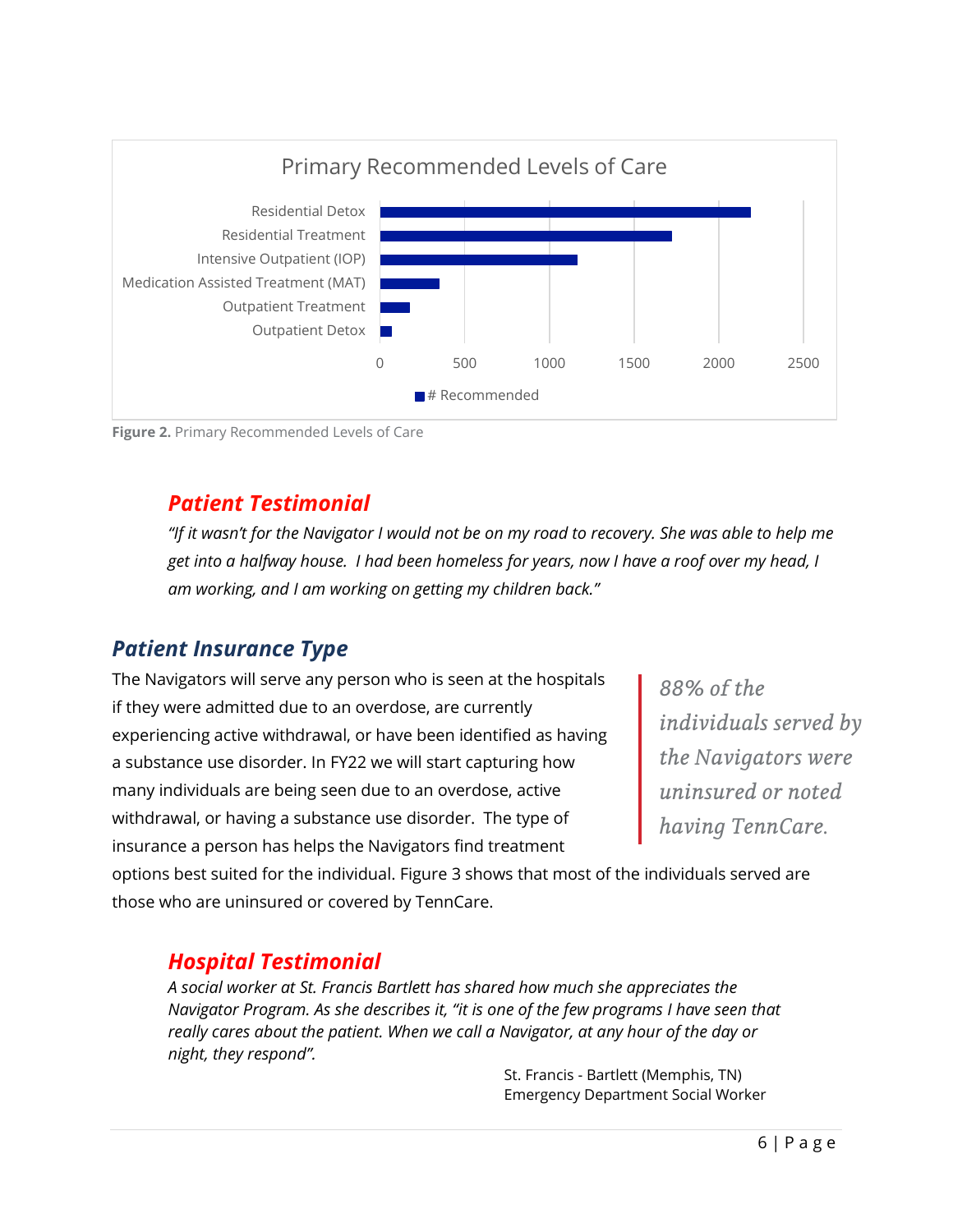

**Figure 3. Patient Insurance Type** 

#### *Hospital Testimonial*

*The Recovery Navigator Program is such an efficient way for people, who are struggling with addiction, to get the best possible treatment. The Recovery Navigator is always quickly responsive of requests for help for individuals in need. They talk with the people in need of help and make recommendations to them, based on their assessed need. They also listen to the person seeking help and meets them where they are in relation to what they are willing to do to pursue help at that time. I always tell our patients, who are struggling with addiction, that our Recovery Navigator, will "climb mountains and swim the deep sea" to get them what they need. This is not an exaggeration. She always goes "above and beyond", to get them what they need. It's obviously not just a job, but a mission and a passion to help others who are struggling with addiction. I am thankful to her, every time, for the tireless time, and energy she puts in to helping others.*

> Elaine Peters-Gannon, LCSW Erlanger Health System (Chattanooga, TN) Emergency Department Social Worker

#### *Top Substance of Use*

Primary, secondary, and tertiary substance of choice is documented for every individual served. This helps the Navigator identify the most appropriate treatment type. Figure 4 shows the top 5 overall substance choice for the individuals served through the navigator program in FY21.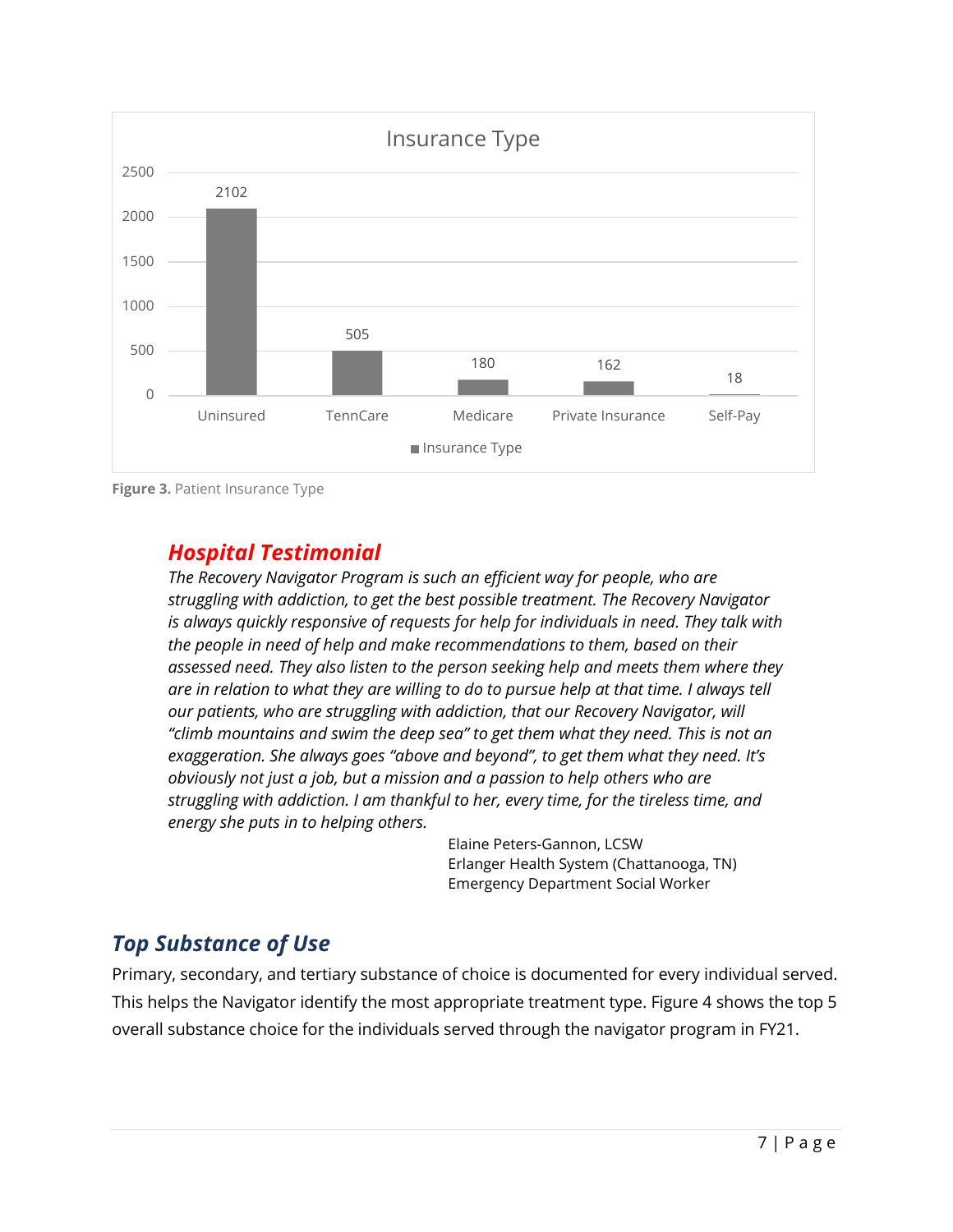

**Figure 4.** Top Substance of Use

These substances of use are consistent with what was seen in FY20. This information coupled with other program data collected by The Department of Mental Health and Substance Abuse Services helps identify the areas of need across Tennessee. This data allows TDMHSAS to ensure that the programs being funded by the department are efficient and serving the most vulnerable Tennesseans.

#### *Patient Testimonial*

*"I wish that I knew how to thank all of your staff who were so kind to me and helped me. I feel like a brand-new person and I am going back to work tomorrow. Thank you for getting me help and where I needed to be to continue my life."*

### **Participating Hospitals**

The following 42 hospitals have partnered with the Navigator Program. As always, we are looking for new hospitals to introduce the Navigators too.

- $\triangleright$  Blount Memorial Hospital
- $\triangleright$  Sycamore Shoals Hospital
- > HCA, TriStar Skyline
- > HCA, Southern Hills\*
- > HCA, Summit\*
- > HCA, TriStar Centennial
- Ascension, St. Thomas Midtown
- ▶ Ascension, St. Thomas West
- $\triangleright$  WTH Dyersburg Hospital
- ▶ Milan General Hospital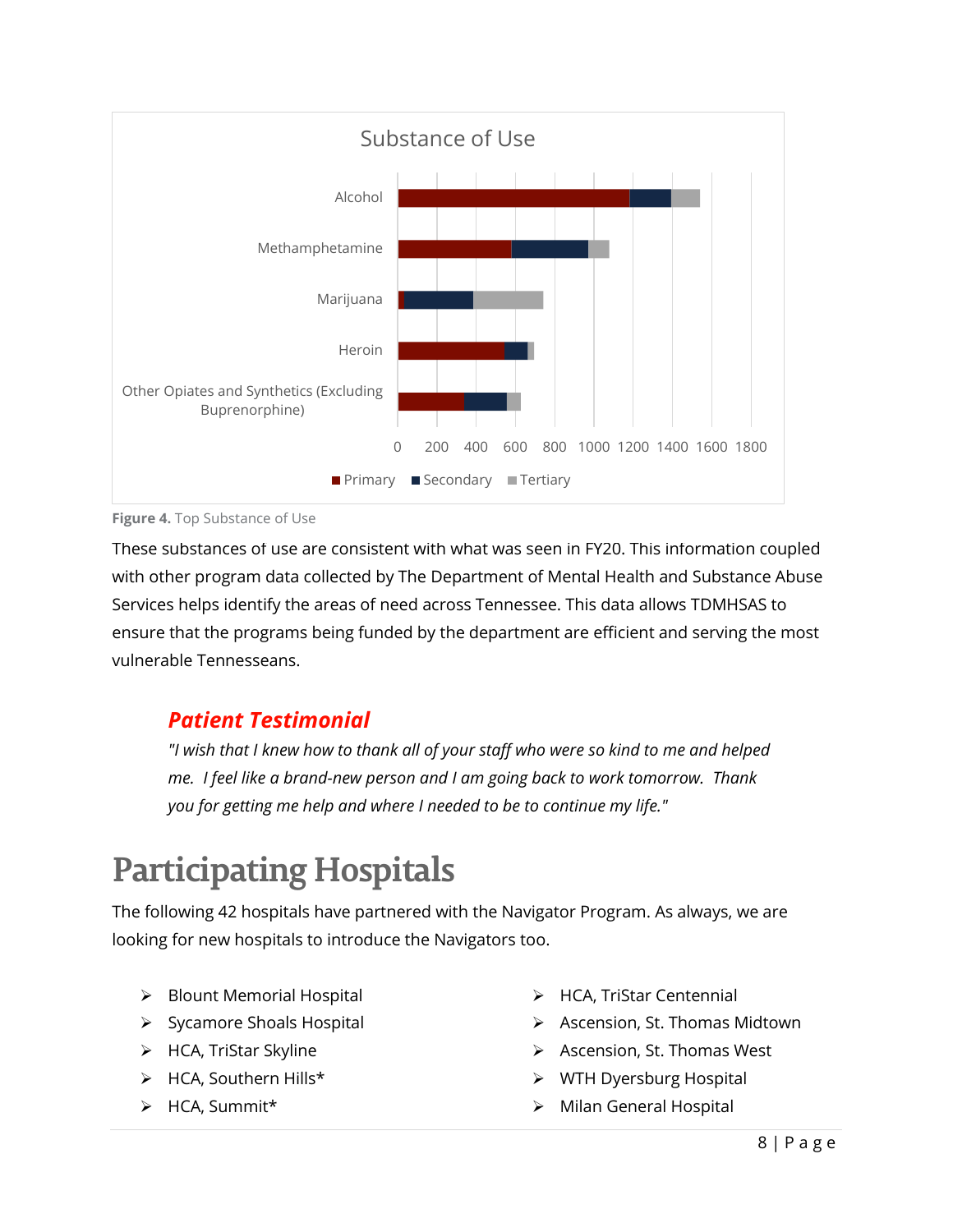- $\triangleright$  Greeneville Community Hospital East
- $\triangleright$  Greeneville Community Hospital **West**
- Morristown/Hamblen County Medical Center
- $\triangleright$  CHI Memorial
- $\triangleright$  CHI Memorial Hixson
- **►** Erlanger Baroness
- Erlanger East
- $\triangleright$  Erlanger North
- $\triangleright$  Hancock County hospital
- $\triangleright$  UT Medical Center
- Jackson-Madison County General Hospital
- Cookeville Regional Medical Center
- $\triangleright$  Ascension, St. Thomas Rutherford
- > HCA, Stonecrest\*

*\*Hospitals onboarded this fiscal year.*

#### *Hospital Testimonial*

- **EXECONTE Medical Center**
- $\triangleright$  Methodist North
- $\triangleright$  Methodist South
- Methodist University
- $\triangleright$  Regional One
- $\triangleright$  St. Francis
- $\triangleright$  Holston Valley Medical Center
- $\triangleright$  Indian Path Medical Center
- $\triangleright$  Bristol Regional Medical Center
- $\triangleright$  Sumner Regional Medical Center
- $\triangleright$  Tristar Hendersonville\*
- Unicoi County Memorial Hospital
- $\triangleright$  Creekside Behavioral Health
- $\triangleright$  Franklin Woods Community Hospital
- > Johnson City Medical Center
- Woodridge Psychiatric Hospital
- WTH Volunteer Hospital

*"Our recovery navigator has been a gamechanger for our ability to connect substance use disorder patients to treatment and has transformed the way we discharge these patients from the emergency department. She works very hard to ensure that each patients' needs are met-not just treatment, but also necessary wrap-around services. Additionally, she works closely with medical and community stakeholders to continually improve patient care and provides education for our physicians, staff, and residents. Our recovery navigator is an irreplaceable, life-giving bridge for individuals struggling with a substance use disorder."*

Erlanger Health System (Chattanooga, TN) Rebecca Martin, MD, PhD, Clinical Faculty, University of Tennessee Health and Science Center

### **Tennessee Recovery Navigator Expansion Pilot Update**

In December of 2019, TDMHSAS partnered with the Tennessee Department of Health on a pilot that will expand the scope of the Navigator program. Through a grant TDH received from the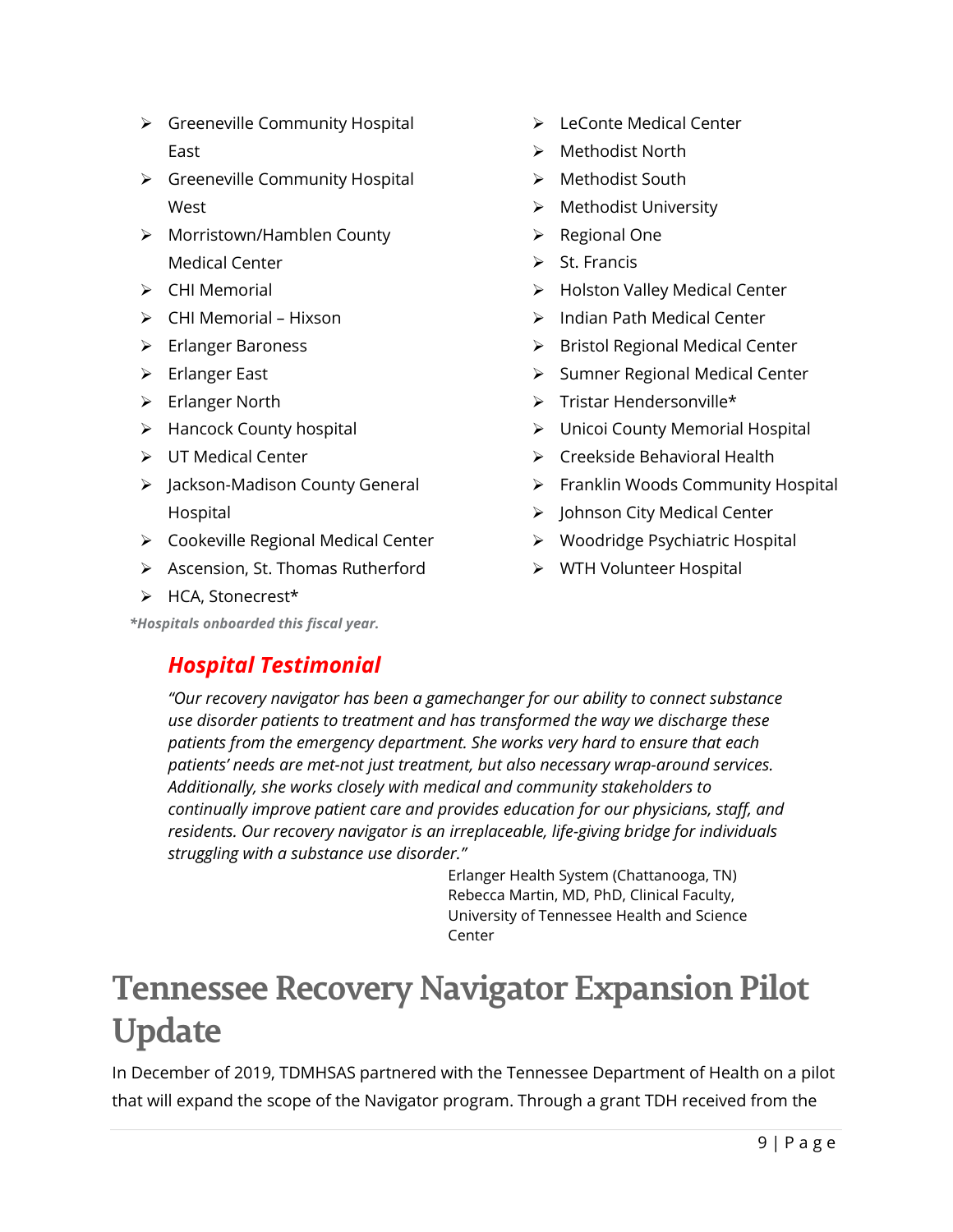Centers for Disease Control and Prevention (CDC) we were able to implement a pilot that would expand the scope of the Navigator program, in a specified location. The expanded scope includes implementing Medication Assisted Treatment (MAT) in the emergency department. The pilot was initially for three years but has received an extension through August 2023.

Rutherford County was the selected location for this pilot project due to experiencing the  $4<sup>th</sup>$ highest rate of nonfatal overdoses in Tennessee as reported in 2017. St. Thomas Rutherford was chosen as the pilot site due to an already established TRN Program Memorandum of Understanding with Buffalo Valley and TDMHSAS.

#### *Goals of the Pilot and Updates:*

To design a more comprehensive overdose and opioid withdrawal protocol with the hospital and emergency department administrations. The partnership has explored the implementation of targeted and universal screening, initiation of Medication Assisted Treatment for eligible patients, access to Naloxone, and facilitated referrals and peer recovery services from the Recovery Navigators.

Universal screening is an area that is currently being worked on with the pilot hospital. The focus for this goal is continuing education on how to screen patients who may have a substance use disorder.

Inhiation of Medication Assisted Treatment for eligible patients has seen a steady increase of interest and dispensing since the start of the program. We have had three (3) additional physicians register for the DEA X-Waiver. There have been **53** individuals who have been dispensed Buprenorphine in the emergency department setting.

There is a lot of research being conducted to find creative funding sources to purchase lifesaving naloxone. Partnerships have been created with key stakeholders, such as TennCare to ensure there is a collaborative approach to providing Naloxone at the point of care.

At the beginning of the pilot the Navigators were only seeing around 2-4 referrals every two months. Since the implementation of the Navigators being physically in the hospital 20 hours per Navigator, weekly we have seen an increase of referrals. We are now receiving around 50 referrals every two months. The in-person interaction has helped build trust among the emergency department staff and improved visibility of the unique strengths peer support brings to patient care.